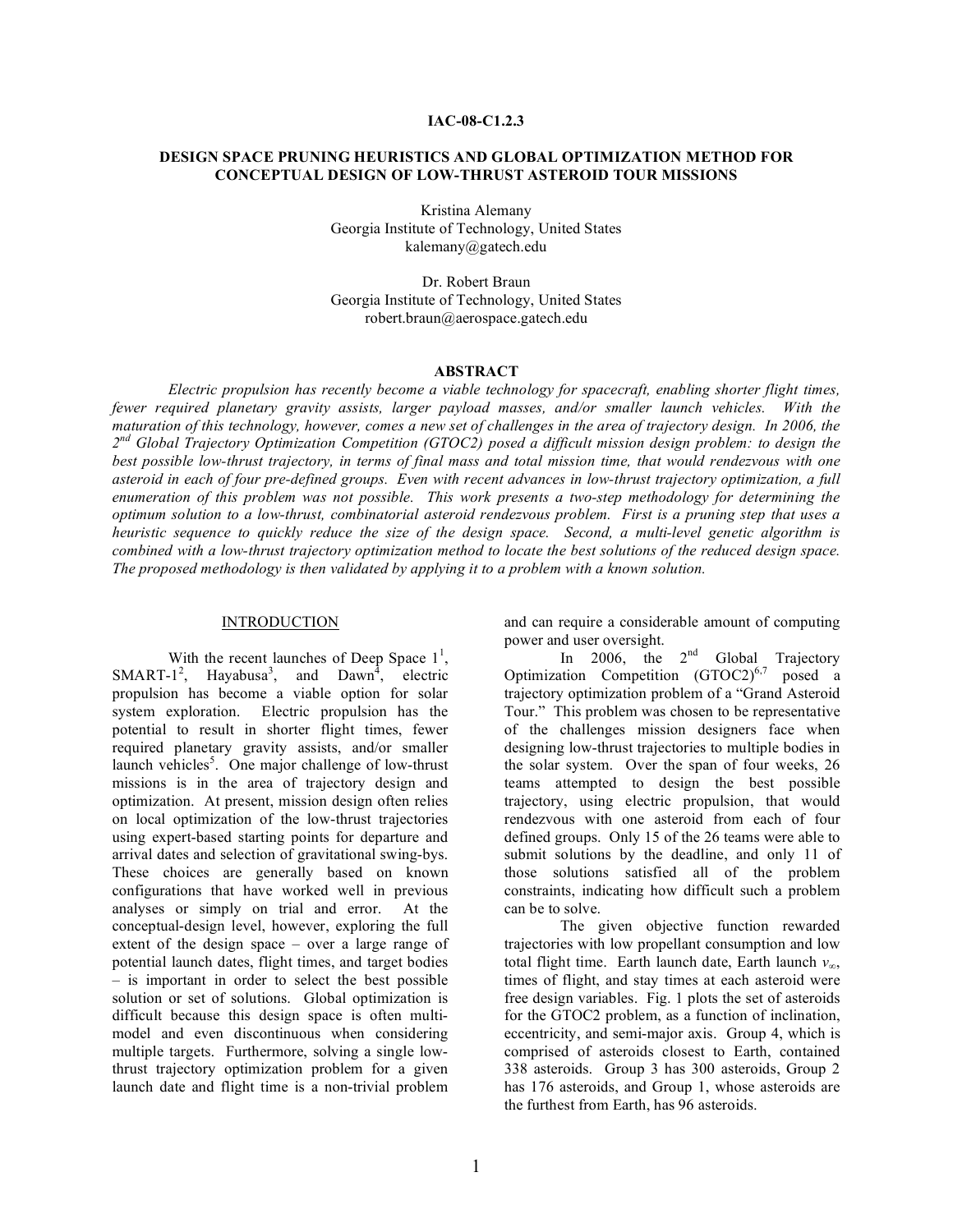

Fig. 1: GTOC2 set of asteroids.

As such, this problem permits 41 billion possible discrete asteroid combinations. The size of this problem is increased further when launch date, times of flight, and stay times are included as free design variables. Table 1 presents the remaining constraints that were placed on the problem. There is no constraint on the direction of the hyperbolic excess velocity ( $V_{\infty}$ ) at Earth launch, the thruster can be turned on and off at will, and there is no constraint on the thrust direction. Furthermore, no gravity assists were permitted in the competition.

| Constraint                 | Value            |
|----------------------------|------------------|
| Earth Launch $V_{\infty}$  | $\leq$ 3.5 km/s  |
| Earth Launch Date          | $2015 - 2035$    |
| Asteroid Stay Time         | $\geq$ 90 days   |
| <b>Total Flight Time</b>   | $\leq$ 20 years  |
| Spacecraft Initial Mass    | 1500 kg          |
| Spacecraft Propellant Mass | 1000 kg          |
| Thruster Isp               | 4000 s           |
| Maximum Thrust             | $0.1\mathrm{~N}$ |

Table 1: Additional constraints on the GTOC2 problem.

The GTOC2 problem is a global optimization problem over a large design space with numerous local optima, for which an already existing method or software would not suffice. The large number of possible asteroid combinations prohibited each and every one from being examined, particularly because of the large launch range on launch date and total flight time. Furthermore, the phasing aspect of the problem leads to a multi-modal design space, which prevents a standard gradientbased optimizer from being used on a particular asteroid combination. Even if the optimal solution for a single asteroid combination could be obtained in one second, examining all 41 billion combinations would take 1303 years! In order to evaluate every combination in the allotted 4-week time frame, the optimal solution for each asteroid combination would have to be obtained in less than  $6 \times 10^{-5}$  seconds.

In order to make the problem more manageable, all of the participating teams first employed some form of pruning step in order to eliminate what they believed to be the worst solutions from the design space. This step included removing both asteroid combinations and portions of the launch date and flight time domain for particular asteroid combinations. Most teams cited one of their major weaknesses to be their chosen pruning technique, believing that they actually eliminated some of the best solutions from the design space. The chosen pruning techniques fell into several categories: ephemeris-based metrics that eliminated specific asteroid combinations, phase-free approximations that also eliminated asteroid combinations, and metrics that took phasing into account, thereby eliminating areas of the time domain. The teams then used their particular low-thrust optimization tools to optimize the most promising asteroid combinations and date ranges obtained from the pruning step.

This paper presents a methodology for determining the best set of solutions for a combinatorial asteroid rendezvous problem, motivated by the GTOC2 problem. The proposed methodology consists of two steps, the first which quickly eliminates bad solutions from the design space, and the second which then locates the best solutions from the reduced design space using a global optimization method. The proposed methodology is validated by applying it to a smaller asteroid rendezvous problem, for which the optimal solution is known.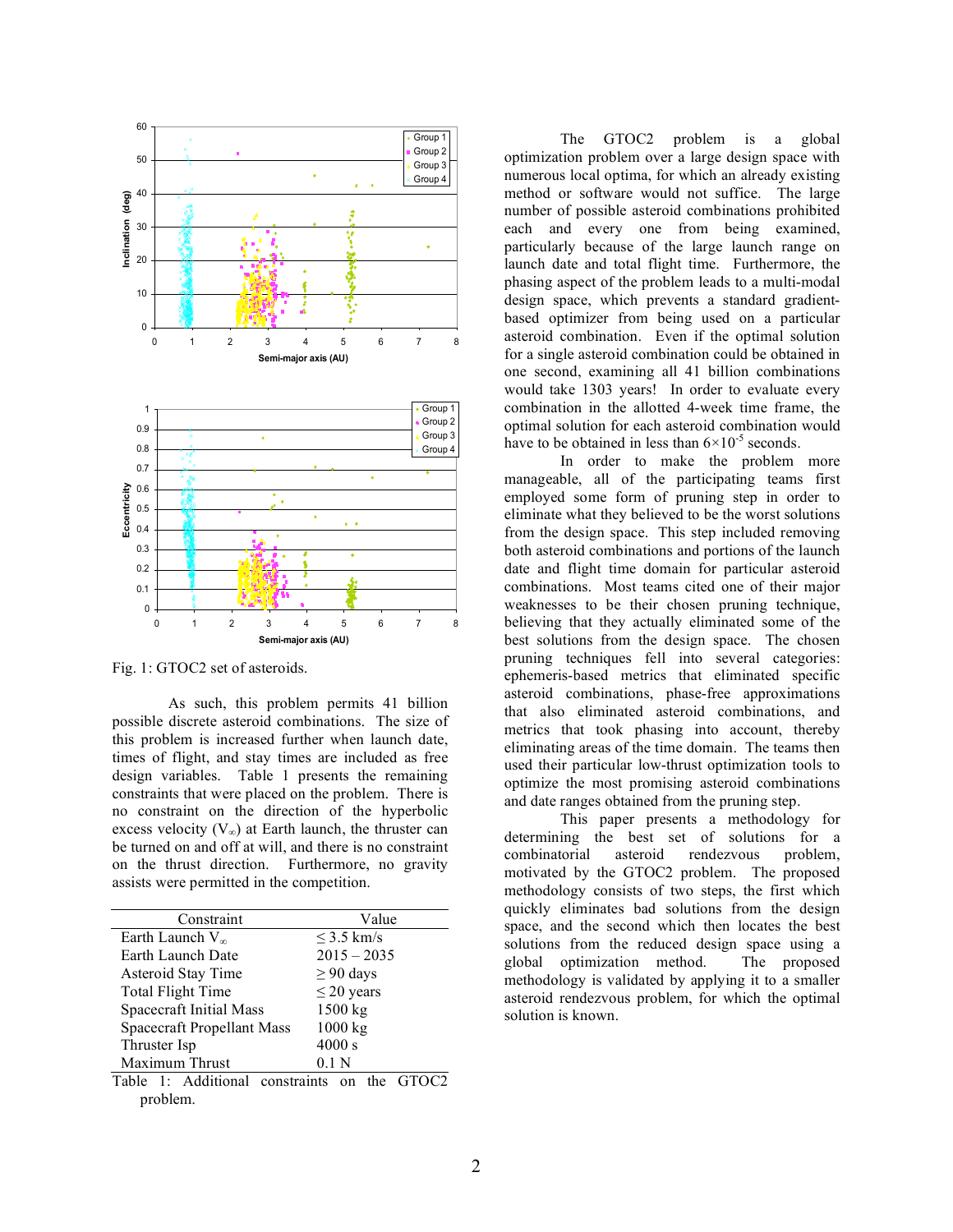### PROPOSED METHODOLOGY

#### Phase 1: Pruning

The goal of the pruning step is to quickly reduce the size of the problem by several orders of magnitude. This is accomplished using various heuristics specific to the physics of the underlying problem, in order to identify areas of the design space that will likely yield poor solutions in terms of the objective function. Heuristic methods, however, can not guarantee that only bad solutions will be eliminated from the design space. The goal of this first phase is to ensure that a large percentage of the best solutions remain for the second phase of the methodology.

A number of heuristics are available that can be used to predict the performance of the low-thrust trajectory without having to actually perform lowthrust trajectory optimization. The first type of pruning methods considered was ephemeris-based. These methods require almost no computation time to implement as they simply involve manipulating the given asteroid ephemeris data. These methods include the absolute value and/or change in semimajor axis, eccentricity, inclination, longitude of the ascending node, and orbital energy. As an example, large inclination changes generally result in large propellant expenditures. Therefore, asteroids combinations could be eliminated based on the magnitude of the inclination difference between two asteroids.

Another potential pruning method would be to solve for the two-impulse transfer between two asteroids. These solutions can either take phasing into account or be phase-free. A phase-free solution would determine the minimum ΔV required to transfer from one orbit to another, over a range of departure and arrival true anomalies. If phasing is taken into account, then the actual position of the asteroids is used for a given departure date and flight time. Lambert's problem can then be solved to determine the ΔV required for that particular transfer. Phasing could also be taken into account by considering either the distance or phase angle between two orbits, for a particular date and flight time.

The final methodology includes three pruning heuristics: (1) semi-major axis, (2) angle between the angular momentum vectors, and (3) optimum two-impulse, phase-free ΔV. More information on the selection process of these three metrics can be found in Ref. 8. Basically, these metrics were chosen because they had the highest correlation between the metric value and the final mass obtained from the low-thrust trajectory optimization for a set of test cases.

The first metric, semi-major axis, eliminates all asteroids combinations where the semi-major axis does not increase from asteroid to asteroid. If final mass is the only consideration, it makes intuitive sense to visit the asteroids in order of increasing or decreasing distance from Earth. When time of flight is also part of the objective function, it is necessary to visit the asteroids in order of increasing distance from Earth to reduce the overall flight time of the mission. Semi-major axis is therefore the easiest metric to use to address this consideration. The second metric involves eliminating asteroid combinations based on the angle between their angular momentum vectors. This angle can be calculated as follows, where  $h_i$  is the angular momentum vector of asteroid *i*:

$$
\cos(\theta_h) = \frac{\bar{h}_i \cdot \bar{h}_{i+1}}{\left\| \bar{h}_i \right\| \cdot \left\| \bar{h}_{i+1} \right\|}
$$
 [1]

This is used in place of inclination change between asteroids, as it results in a higher correlation with the low-thrust final mass. This higher correlation is due to the fact that inclination change alone does not take into account the relative orientation of the two orbits. The final pruning metric eliminates asteroid combinations based on the associated optimal, phasefree, two-impulse  $\Delta V$ . To calculate this  $\Delta V$  for a particular asteroid combination, the true anomaly at departure and arrival were discretized between 0 and  $2\pi$ . Each possible combination of departure true anomaly and arrival true anomaly defines r1, r2, and the transfer angle, from which the minimum  $\Delta V$  can be calculated over all possible revolutions and flight times<sup>9</sup>. Of course, there is no guarantee that the optimal asteroid configuration for a given asteroid pairing will occur during the date range of a particular problem, but the idea behind this technique is to identify the most "reachable" asteroids.

The chosen heuristic metrics are applied sequentially, based on computation time. In this way, the size of the problem will already have been reduced when the more time-intensive pruning metrics are applied. First, increasing semi-major axis is applied across all possible asteroid combinations. This will reduce the number of combinations by a factor of *n!*, where *n* is the number of asteroid groups to be visited. Next, the angle between the angular momentum vectors,  $\theta_h$ , is applied on a leg-by-leg basis. Therefore, this metric is first applied to the Earth – Asteroid 1 leg, eliminating the worst  $k\%$  of asteroid combinations based on this angle. It is then applied to the Asteroid  $1 -$  Asteroid 2 leg, and so forth, up to the Asteroid  $n-1$  – Asteroid *n* leg. The percent of asteroid combinations eliminated is chosen based on the desired reduction in the size of the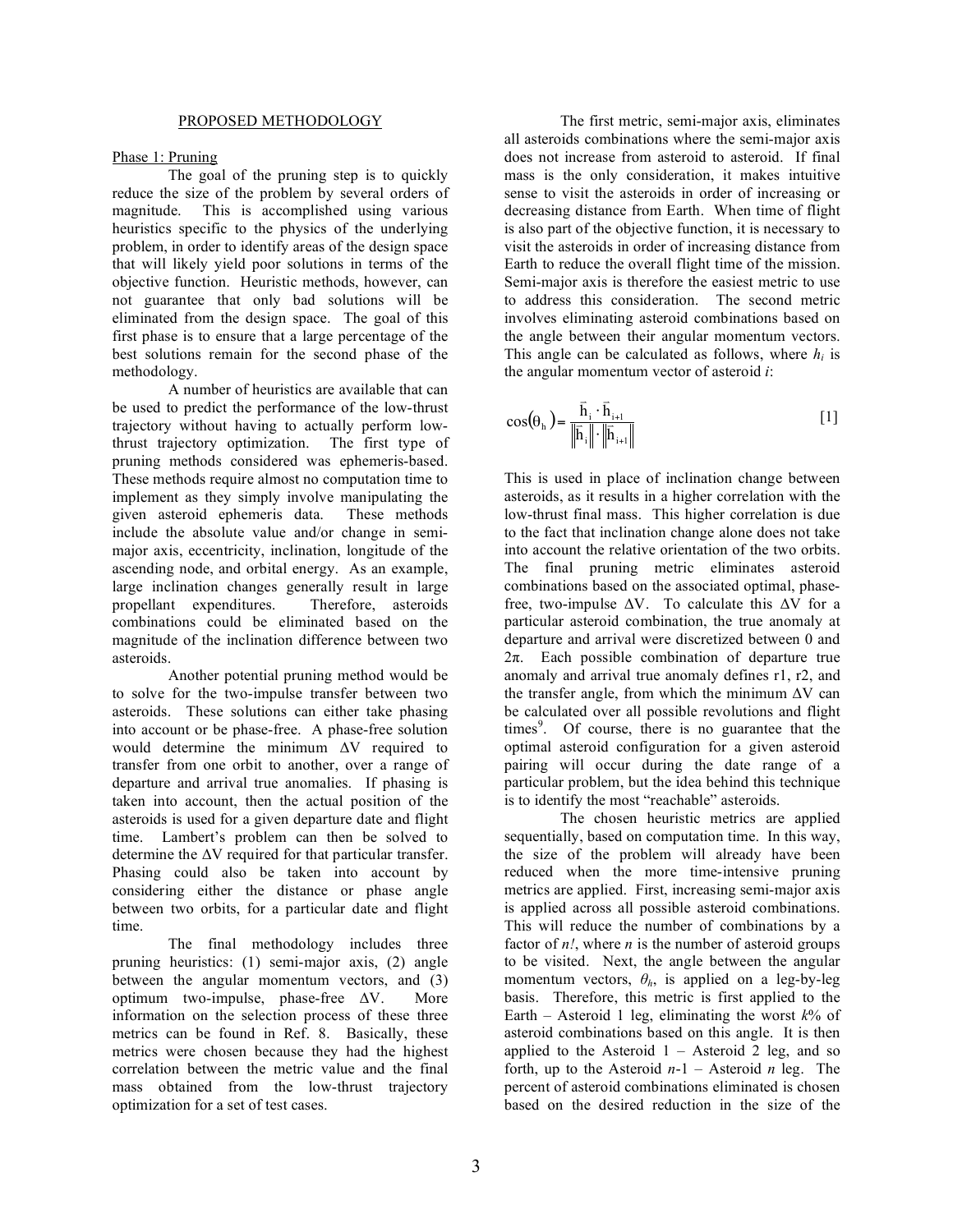problem. Of course, the larger the percentage eliminated, the greater the probability is of eliminating some of the best combinations from the design space. Finally, the optimal, phase-free, two impulse  $\Delta V$  is applied, also on a leg-by-leg basis, to the remaining asteroid combinations.

# Phase 2: Global Optimization

In the second phase, a global optimization algorithm is applied to the reduced design space to locate the optimal solution. The global optimizer is responsible for the following design variables: asteroid combination, launch date, times of flight, and stay times. This system-level optimization is coupled with a local low-thrust trajectory optimization scheme that determines the optimal control history of the spacecraft in order to minimize propellant for a given set of global optimization variables.

A genetic algorithm (GA) is chosen as the global optimization algorithm. A genetic algorithm is a domain-spanning, probabilistic optimization algorithm based on the Darwinian theory of evolution. Although there are numerous variations, the general genetic algorithm begins with a random initial population, which is made up of multiple sets of values for each of the design variables. Each member of the population represents a single value for each of the design variables. This generally results in a random scatter of points over the design space. Each set of design variables is referred to as a chromosome and is typically encoded as a binary string, which must be mapped to the real values of the variables. The design variables are discretized between their lower and upper bounds. In each generation, the population undergoes certain genetic operators such that the population will "evolve" and improve its fitness (objective function). The typical genetic operators are reproduction, crossover, and mutation. The purpose of reproduction is to weed out the members of the population with low fitness, and to keep those with high fitness. Crossover combines two "parents" by switching parts of their chromosome strings with each other, while mutation is responsible for switching individual bits in a chromosome string. Because there is no necessary condition for optimality, the convergence criteria is usually chosen either as a maximum number of generations (iterations) or a certain number of generations with no change in the objective function. As the generations progress, there should be a steady improvement in the both the average fitness of the population as well as the fitness of the best member. In general, at the termination of the GA, the population will be clustered around the global  $optimum$ <sup>10,11</sup>

One of the main advantages of genetic algorithms is their ability to find a global optimum in a discrete, multi-modal design space. They can also handle a large number of variables, and require no initial guesses for the design variables. Genetic algorithms, however, do have some downfalls. Because of the probabilistic nature of the algorithm, there is no guarantee that the optimal solution will be found. Therefore, the GA must generally be run more than once to ensure optimality. Genetic algorithms also require a large number of iterations, and therefore a large number of function calls, in comparison to a gradient-based method. Finally, if the original design space is comprised of continuous design variables, the discretized solution will generally not correspond to the precise global optimum. A common practice is to use the solution obtained by the GA as an initial guess to a gradientbased optimizer, in order to improve the accuracy of the solution.

For this particular methodology, a two-level optimization is employed. The outer loop uses a genetic algorithm to solve for the asteroid combination. The inner loop also employs a genetic algorithm, this time to solve for the launch date, times of flight, and stay times for a given asteroid combination. This configuration had better performance in test cases than combining all of the design variables into one genetic algorithm. When combining all of the design variables, two methods were tried: (1) the asteroid combination was described using a single variable (combination #), and (2) the asteroid combination was described using three variables (asteroid 1, asteroid 2, asteroid 3). For the two-level setup, each genetic algorithm uses binary encoding for the design variables. Tournament selection is used for reproduction, with a tournament size of 4. Finally, two-point crossover and string-wise mutation are employed.

The inner loop is then coupled with a lowthrust trajectory optimization algorithm, in order to determine the optimal control history of the spacecraft for a given asteroid combination, launch date, times of flight, and stay times. MALTO is used to perform the local low-thrust trajectory optimization, which is a low-thrust trajectory optimization tool developed at JPL based on the direct method by Sims and Flanagan<sup>12</sup>. MALTO is a medium-fidelity tool, which provides good results in comparison to higher fidelity tools, but can be run in a much more automated fashion and generates results quickly.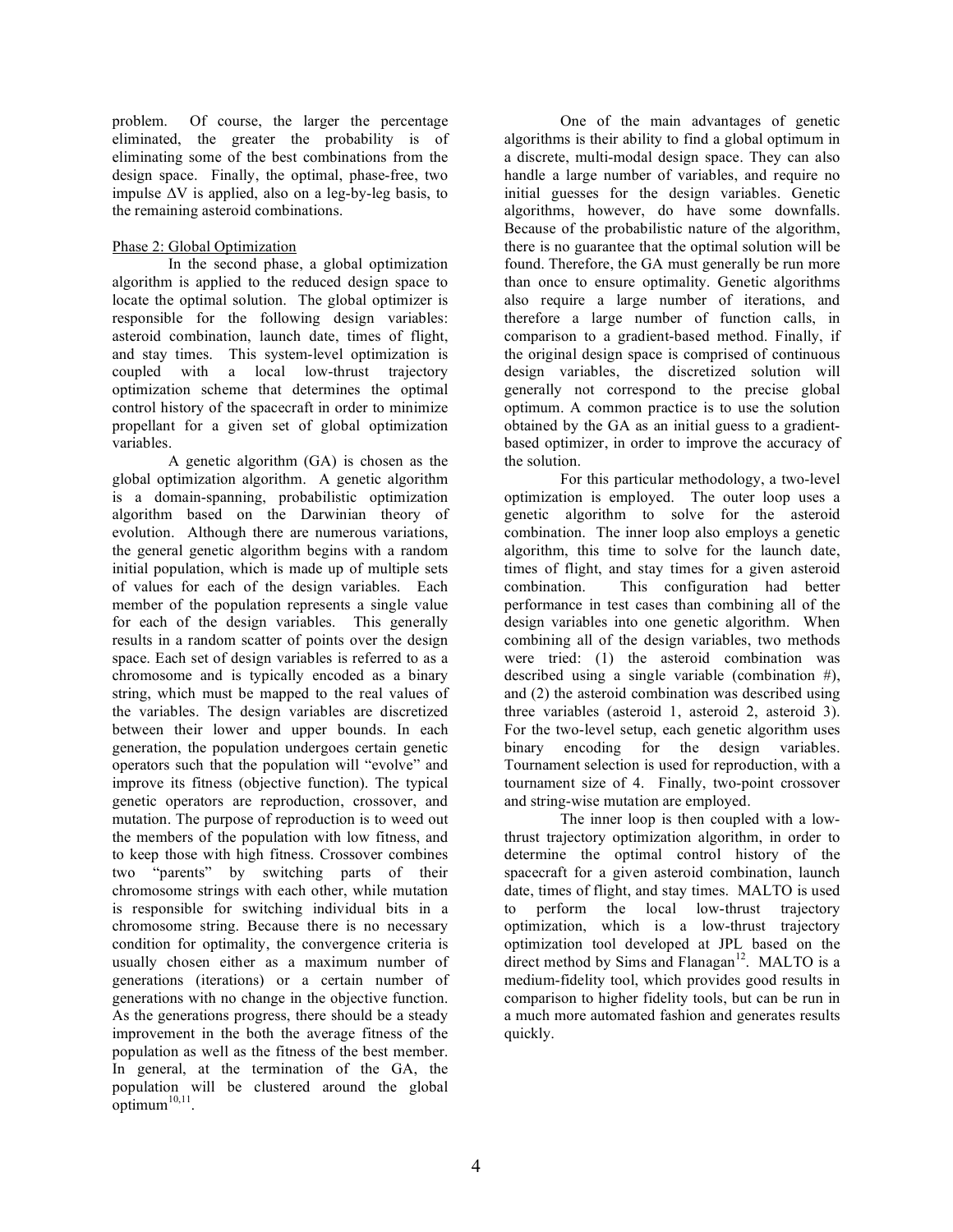### **VALIDATION**

#### Validation Problem

In order to evaluate the effectiveness of the proposed methodology, a small validation problem with a known solution was developed. A subset of the GTOC2 problem was chosen, using many of the same constraints posed in the original problem but with a smaller set of asteroids. The validation problem contains 8 Group 1 asteroids, 8 Group 2/3 asteroids (combined due to their similar semi-major axis values), and 8 Group 4 asteroids, leading to 3,072 discrete asteroid combinations. Fig. 2 plots these asteroids, as a function of their semi-major axis, eccentricity, and inclination.



Fig. 2: Set of asteroids for sample problem.

The objective function for the validation problem is to maximize the final mass of the spacecraft. The following constraints were placed on the flight times: Leg1  $\leq$  600 days, Leg 2  $\leq$  1800 days, and Leg  $3 \le 1200$  days. These times were chosen based on visiting the asteroids in increasing order of semi-major axis. The validity of this assumption will be addressed in the subsequent section. Lastly, the launch window was shortened to fall between 2015 and 2025, inclusive, and the stay time at each asteroid was fixed at 90 days. While flight time no longer directly appears in the objective function, it is dealt with implicitly in the chosen constraints. The other assumptions laid out in GTOC2 were not changed in this sample problem. Launch from Earth is constrained by a hyperbolic excess velocity  $(V_\infty)$  of up to 3.5 km/s with no constraint on direction. The spacecraft has a fixed initial mass of 1500 kg, which does not change with launch  $V_{\infty}$ , and a minimum final mass of 500 kg. The propulsion is modeled to have a constant specific impulse of 4000 s and a maximum thrust level of 0.1 N, and can be turned on and off as needed.

Within the validation problem, MALTO was used to perform the local low-thrust trajectory optimization. A Fortran script was written that automatically generates the MALTO input file, runs MALTO, and then parses the output files for the relevant mass data. In order to solve the validation problem, the design space was discretized in terms of launch date and times of flight, and each leg of the trajectory was analyzed separately. The launch date from Earth was discretized in 30-day steps, and the time of flight to the first asteroid was discretized in 100-day steps up to the 600-day constraint. MALTO was used for each case to determine the departure *V*<sup>∞</sup> and thrust profile that maximizes the final mass at the arrival asteroid, based on a 1500 kg initial spacecraft mass. The time of flight for the second leg was also discretized in 100-day increments, up to 1800 days. For each feasible Leg 1 trajectory (final mass greater than 500 kg), the corresponding Leg 2 trajectory was calculated, for each of the discretized times of flight. Finally, the set of Leg 3 trajectories was calculated in a similar fashion, starting from all of the feasible Leg 2 trajectories. This approach allows not only the best asteroid combination to be determined, but the entire set of feasible solutions to be ranked by final mass.

The resulting set of feasible solutions contains 115 of the possible 512 asteroid combinations initially examined. This set of feasible solutions contains 4 Group 1 asteroids, 6 Group  $2/3$ asteroids, and all 8 Group 4 asteroids (although not every permutation of these 18 asteroids). The best solution to the discretized problem is plotted in Figure 3. The spacecraft departs Earth on March 1, 2015 with a launch  $V_{\infty}$  of 2.59 km/s. The time of flight for each leg is 600 days, 1600 days, and 1200 days, respectively. Interestingly, even though time of flight does not appear explicitly in the objective function, the flight time for the second leg is not equal to its upper bound. While an 1800-day time of flight would result in a larger final mass for that particular leg, the shorter flight time results in better phasing for the third leg, thereby maximizing the overall final mass of the trajectory. The total flight time from Earth departure to the final asteroid rendezvous is 3580 days, which includes the two 90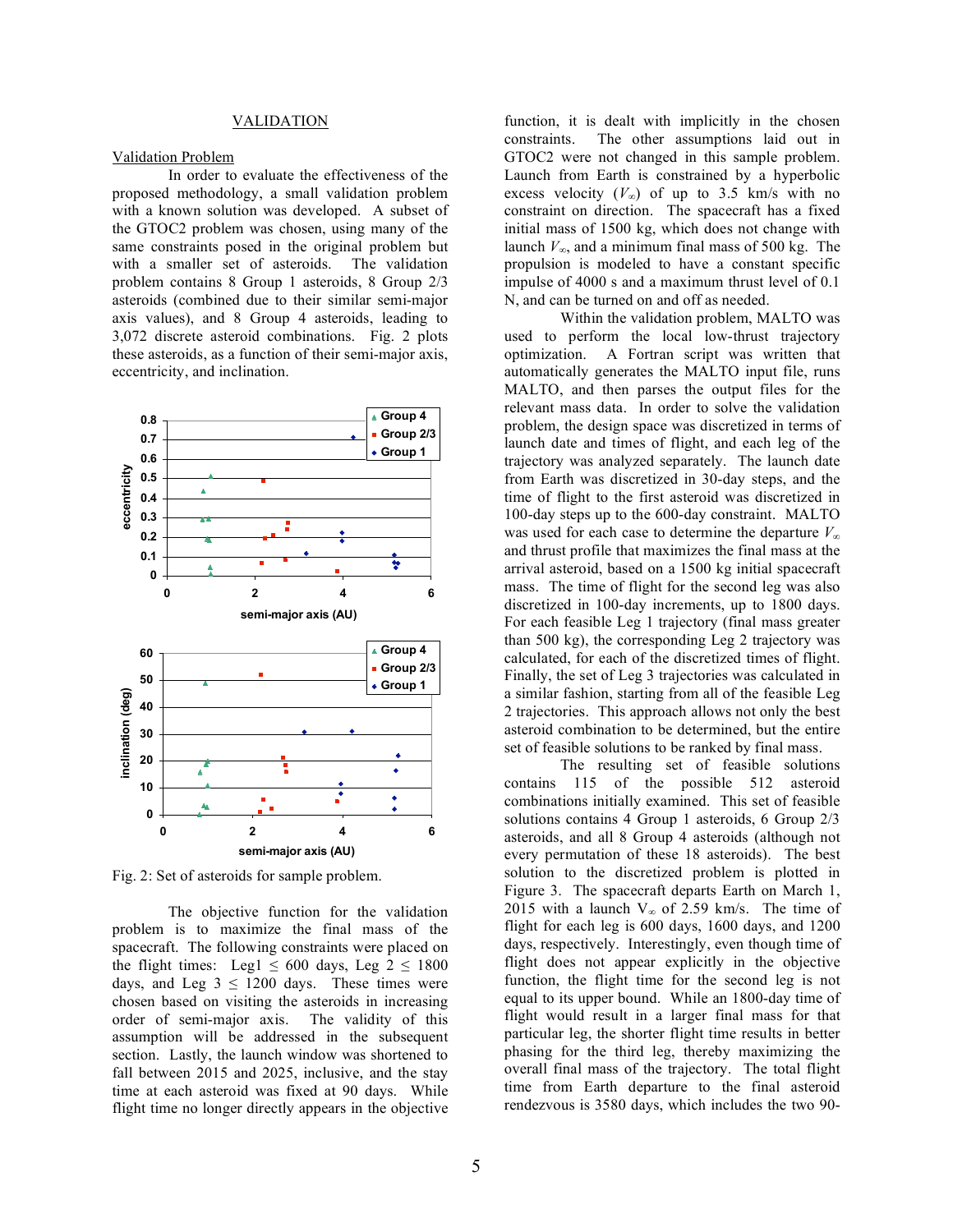day stay times at each intermediate asteroid, and the arrival mass is 903 kg.



Fig. 3: Optimal solution for sample problem.

Table 2 lists the 10 best asteroid combinations, ordered in terms of final mass. Table 3 lists the Keplerian orbital elements of each of the asteroids that appear in Table 2, in the J2000 heliocentric ecliptic frame.

# Phase 1: Pruning

The first step in the pruning process is to restrict the asteroid combinations to those with increasing semi-major axes. This immediately reduces the number of asteroid combinations in the validation problem from 3072 to 512. In order to determine if any feasible solutions were eliminated in this pruning step, the remaining possible asteroid combinations were analyzed, but without the individual leg time of flight constraints. The overall time of flight, however, is constrained to be no more than 3780 days (including the two 90-day stay times). Only two other feasible asteroid combinations were identified, both for the following order: Earth – Group  $4 -$  Group  $1 -$  Group  $2/3$ . The maximum final mass for these two combinations was only 608 kg and 524 kg, which would rank  $59<sup>th</sup>$  and  $105<sup>th</sup>$  out of

| Earth Dep. Date | Asteroid 1  | Asteroid 2 | Asteroid 3 | Leg 1 TOF<br>(days) | Leg 2 TOF<br>(days) | Leg 3 TOF<br>(days) | Final Mass (kg) |
|-----------------|-------------|------------|------------|---------------------|---------------------|---------------------|-----------------|
| 3/1/2015        | "2006 QQ56" | Medusa     | Kostinsky  | 600                 | 1600                | 1200                | 904             |
| 8/12/2016       | "2006 QQ56" | Hertha     | Telamon    | 600                 | 1800                | 1200                | 856             |
| 3/29/2021       | Apophis     | Hertha     | Pandarus   | 300                 | 1800                | 1200                | 843             |
| 1/1/2015        | "2002 AA29" | Medusa     | Kostinsky  | 600                 | 1700                | 1200                | 831             |
| 9/11/2018       | "2006 QQ56" | Geisha     | Kostinsky  | 600                 | 1700                | 1200                | 826             |
| 8/28/2015       | "2006 OO56" | Geisha     | Caltech    | 600                 | 1700                | 1200                | 812             |
| 3/1/3015        | "2004 FH"   | Medusa     | Kostinsky  | 500                 | 1800                | 1200                | 807             |
| 9/6/2019        | "2006 OO56" | Medusa     | Potomac    | 600                 | 1800                | 1200                | 804             |
| 7/18/2017       | "2006 QQ56" | Geisha     | Potomac    | 600                 | 1800                | 1200                | 798             |
| 12/5/2019       | Apophis     | Medusa     | Potomac    | 500                 | 1800                | 1200                | 787             |

Table 2: Ten best asteroid combinations for validation problem, ranked by final mass.

| Asteroid Name | Group | semi-major axis<br>(AU) | eccentricity | inclination (deg) | longitude of the<br>asc. node (deg) | argument of<br>periapsis (deg) |
|---------------|-------|-------------------------|--------------|-------------------|-------------------------------------|--------------------------------|
| "2002 AA29"   | 4     | 0.994                   | 0.013        | 10.743            | 106.469                             | 100.610                        |
| "2004 FH"     | 4     | 0.818                   | 0.289        | 0.021             | 296.181                             | 31.320                         |
| "2006 QQ56"   | 4     | 0.987                   | 0.047        | 2.827             | 163.331                             | 332.958                        |
| Apophis       | 4     | 0.922                   | 0.191        | 3.331             | 204.460                             | 126.396                        |
| Geisha        | 2/3   | 2.241                   | 0.193        | 5.664             | 78.339                              | 299.875                        |
| Hertha        | 2/3   | 2.428                   | 0.207        | 2.306             | 343.898                             | 340.035                        |
| Medusa        | 2/3   | 2.174                   | 0.065        | 0.937             | 159.648                             | 251.127                        |
| Caltech       |       | 3.162                   | 0.114        | 30.690            | 84.608                              | 294.922                        |
| Kostinsky     |       | 3.979                   | 0.220        | 7.637             | 257.105                             | 163.003                        |
| Pandarus      |       | 5.172                   | 0.068        | 1.854             | 179.863                             | 37.742                         |
| Potomac       |       | 3.980                   | 0.181        | 11.402            | 137.512                             | 332.820                        |
| Telamon       |       | 5.172                   | 0.108        | 6.088             | 341.007                             | 111.194                        |

Table 3: Orbital elements of asteroids in Table 2, in the J2000 heliocentric ecliptic frame.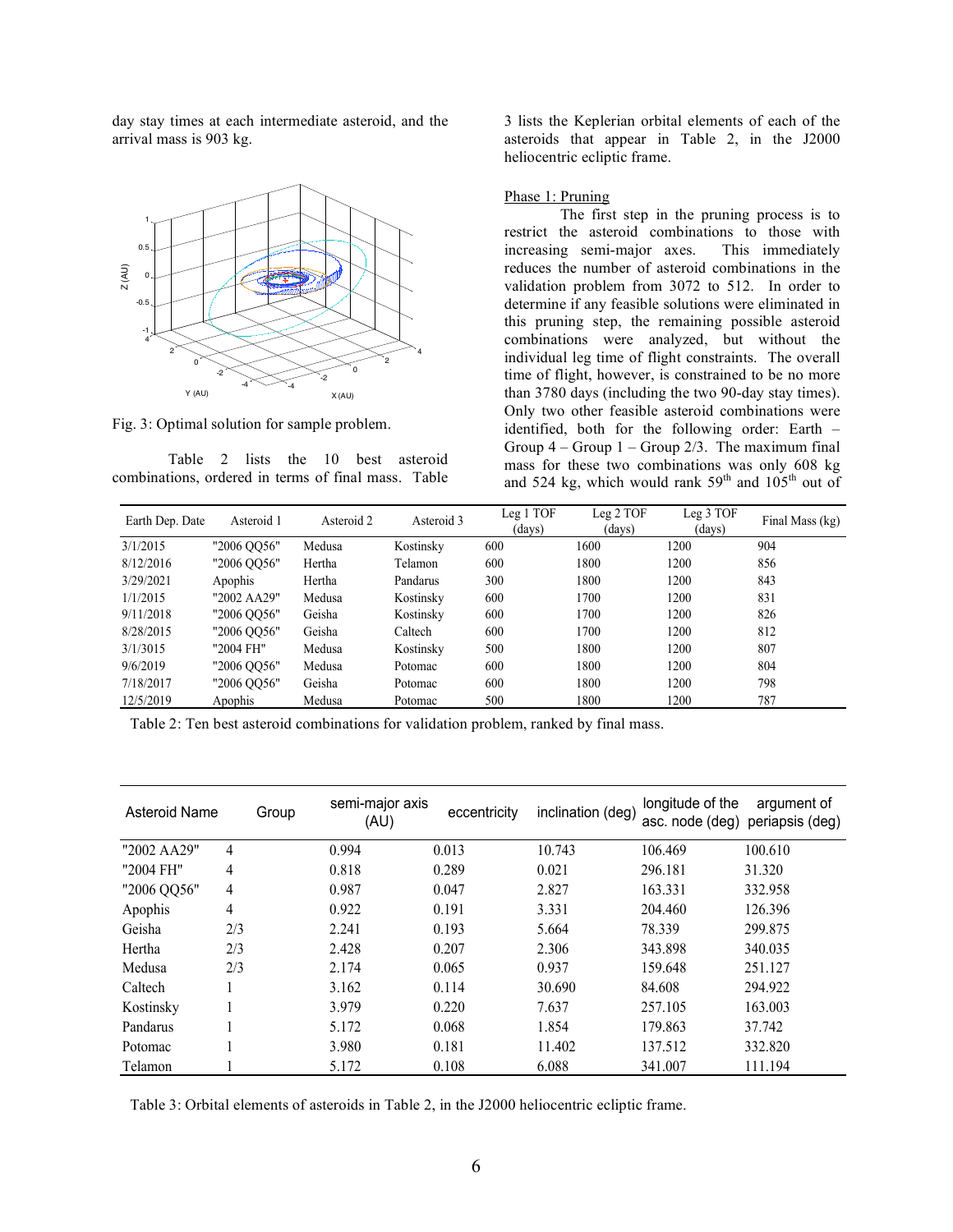the now 117 feasible asteroid combinations. Therefore, this first pruning step was effective in keeping all of the best solutions in the design space for the validation problem.

The next two pruning steps apply the angle between the angular momentum vectors and the optimal, two-impulse, phase free  $\Delta V$  sequentially to each leg of the trajectory. 30% of the asteroid combinations are eliminated for Leg 1, 25% for Leg 2, and 20% for Leg 3. The reducing percentage eliminated is due to the decreasing ability of each metric to act as a predictor of low-thrust mass for each subsequent trajectory leg. Because the initial mass for all Leg 1 trajectories is equal, the resulting mass is a function of mass fraction alone. For subsequent legs, however, the previous legs define the initial mass and departure date, so each asteroid combination is no longer directly comparable. Using the chosen percentages, these two steps combined further reduce the number of asteroid combinations from 512 to 143. 18 feasible combinations are eliminated from the design space, the best of which has a final mass of 653 kg, which ranks  $37<sup>th</sup>$  among the feasible combinations. Therefore, once again, all of the best solutions were kept in the design space.

A larger percentage of combinations could be eliminated for a larger problem. Because of the small size of the validation problem, however, if 70% or greater of the combinations were eliminated in each step, there would be no remaining asteroid combinations. Furthermore, a larger percentage could be eliminated, if one were willing to remove some of the better combinations from the design space. Up to 65% could be eliminated in each step and the optimum solution would still remain in the design space. Most of the other best solutions, however, would be eliminated.

To further validate these two pruning steps, the correlation between each metric and the corresponding low-thrust final mass can be examined for each asteroid combination. Fig. 4 plots the maximum final mass for each asteroid pairing as a function of the angle between the asteroid's angular momentum vectors. For example, for all asteroid combinations containing the Leg 2 pairing Medusa – Potomac, the maximum final low-thrust mass is 804 kg. The correlation between these two metrics for each leg is -0.737, -0.557, and -0.643, respectively. Fig. 5 then plots the maximum final mass for each asteroid pairing as a function of the optimal, twoimpulse, phase-free  $\Delta V$ . Again, the correlation between these two metrics for each leg is -0.790, -0.592, and -0.529, respectively.



Fig. 4: Maximum low-thrust final mass as a function of the angle between the angular momentum vectors for each asteroid pairing.





Table 4 summarizes the results of the pruning phase as applied to the validation problem. The number of asteroid combinations was reduced from 3072 to 143, only 20 feasible combinations were eliminated, and the best asteroid combination eliminated ranked  $37<sup>th</sup>$ . Therefore, the pruning step successfully reduced the size of the design space without eliminating the best solutions.

| Pruning         | Trajectory       | % Combos   | $#$ Combos |
|-----------------|------------------|------------|------------|
| Metric          | Leg              | Eliminated | Eliminated |
| $a_i < a_{i+1}$ | All              | N/A        | 2560       |
| $\theta_h$      | Leg 1            | 30%        | 128        |
| $\theta_h$      | Leg <sub>2</sub> | 25%        | 56         |
| $\theta_h$      | Leg <sub>3</sub> | 20%        | 29         |
| $\Delta V$      | Leg <sub>1</sub> | 30%        | 44         |
| $\Delta V$      | Leg <sub>2</sub> | 25%        | 72         |
| ΔV              | Leg <sub>3</sub> | 20%        | 40         |

Table 4: Results of pruning phase applied to validation problem.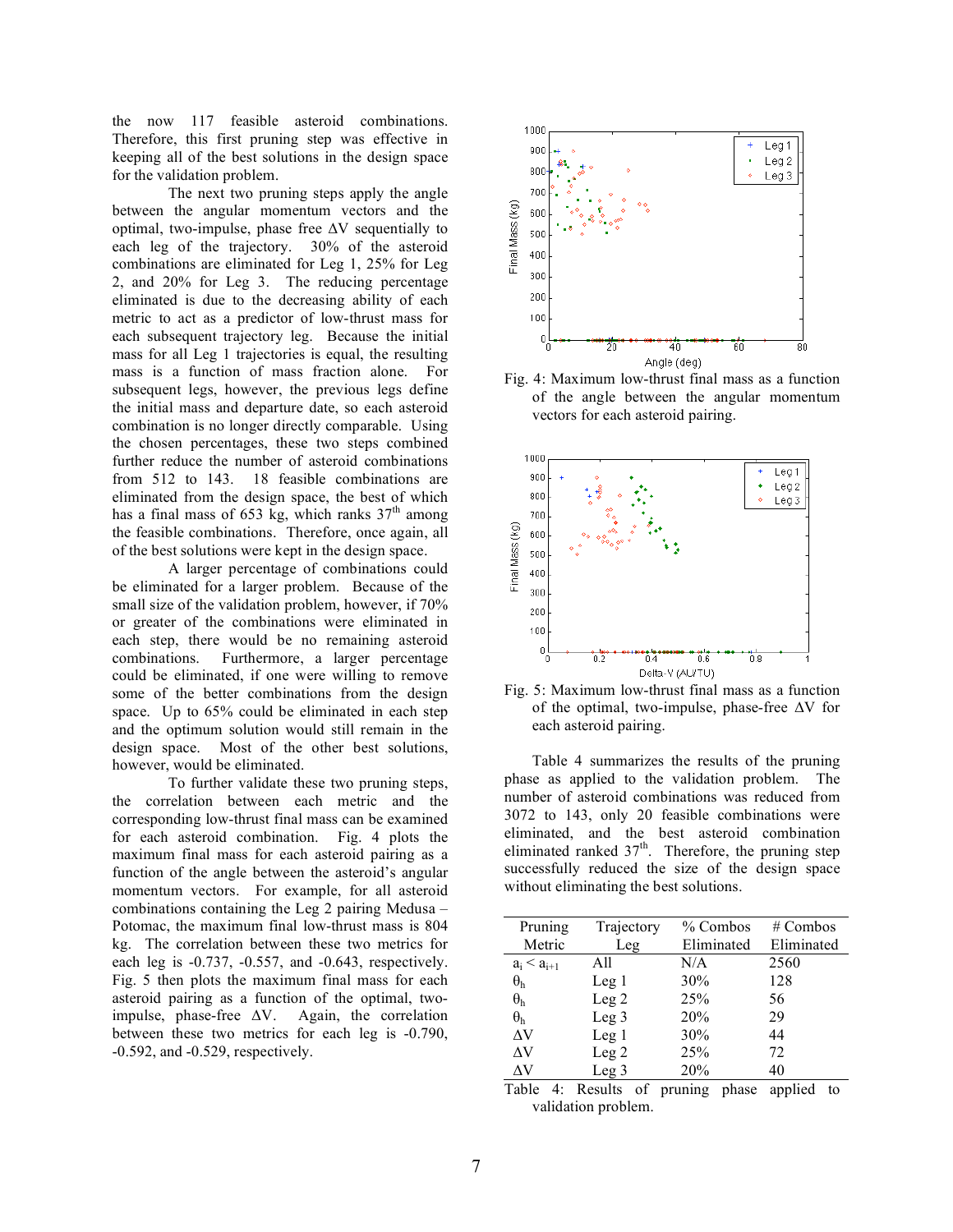### Phase 2: Global Optimization

As explained above, the global optimization phase is broken up into an outer optimization loop, responsible for calculating the optimal asteroid sequence, and an inner optimization loop, which determines the maximum final mass for a given asteroid sequence. The outer optimization loop has three design variables, one for each asteroid in the trajectory. These design variables are encoded as a binary string. Table 5 lists the settings used for the outer loop genetic algorithm. The initial population for the genetic algorithm is chosen randomly. The genetic algorithm is then run until a certain number of generations have elapsed with no change in the best ever fitness function. This value is chosen to be 25 for the outer optimization loop.

| <b>GA</b> Setting         | Value               |
|---------------------------|---------------------|
| Design variables          | Ast.1, Ast.2, Ast.3 |
| Population size           | 50                  |
| Stall generations         | 25                  |
| # Tournament participants |                     |
| Probability of crossover  | 0.8                 |
| Probability of mutation   | 01                  |

Table 5: Settings for the outer loop genetic algorithm.

For each setting of the outer loop design variables, the fitness function is calculating by calling the inner loop optimization, which is responsible for four design variables – Earth departure date, Leg1 time of flight, Leg 2 time of flight, and Leg 3 time of flight. Then for each setting of the inner loop design variables, MALTO is used to perform the low-thrust trajectory optimization to maximize final mass. Table 6 summarizes the settings used for the inner loop genetic algorithm.

| <b>GA</b> Setting         | Value                                |
|---------------------------|--------------------------------------|
| Design variables          | Earth Dep. Date,<br>TOF1, TOF2, TOF3 |
| Population size           | 100                                  |
| Stall generations         | 25                                   |
| # Tournament participants | 4                                    |
| Probability of crossover  | 0.8                                  |
| Probability of mutation   | 01                                   |

Table 6: Settings for the inner loop genetic algorithm.

In order to save on function evaluations, a system of archiving is used, such that the fitness function is recorded for each setting of the design variables. The fitness can then be obtained using a table look-up once that set of design variables has been calculated. This archiving is performed separately for both the outer and inner loop optimizations. The other advantage of this archiving system is that a number of the best overall solutions will also be recorded.

Fig. 6 plots the results of one run of the global optimization phase on the validation problem. Three values are plotted for each generation of the outer loop optimizer – the best current fitness function, the best ever fitness function, and the average fitness function (final mass of the spacecraft) over all members of the population. The optimum asteroid combination, dates, and times of flight were found successfully in this case. Furthermore, six of the best ten asteroids combinations were also identified, simply by using the archiving process, which requires additional memory but no additional computing time. The optimization terminated after 26 generations of the outer loop optimizer and required 111 function calls to the inner loop optimizer. On average, each run of the inner loop optimizer required 354 fitness function evaluations. This still represents a two-order of magnitude improvement over the number of MALTO runs required to solve the discretized problem.



Fig. 6: Results of multi-level genetic algorithm applied to validation problem.

Because of the probabilistic nature of genetic algorithms, the results of each run are slightly different. Furthermore, there is no guarantee that the genetic algorithm will find the best solution. In running the multi-level genetic algorithm several times, however, it was found to have a greater than 50% percent success rate at locating the global optimum. Therefore, running it two or three times should be sufficient to find the global optimum.

## CONCLUSIONS AND FUTURE WORK

This paper has presented a two-step methodology for solving a low-thrust, combinatorial asteroid rendezvous problem such as the problem posed in the  $2<sup>nd</sup>$  Global Trajectory Optimization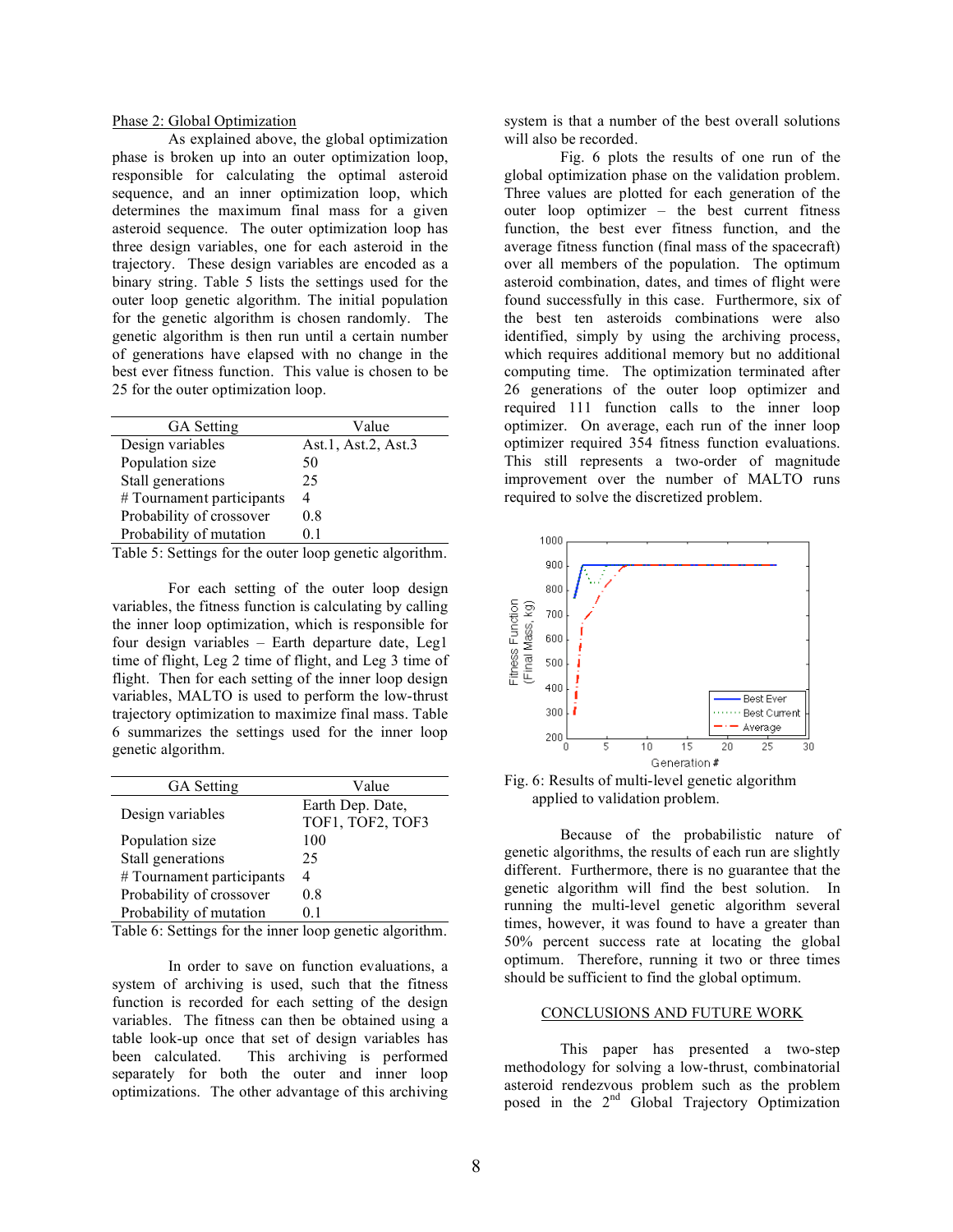Competition. The pruning step reduces the size of the design space by applying a set of heuristics to eliminate asteroid combinations with low values of the objective function. The global optimization step then uses a multi-level genetic algorithm to find the optimum of the reduced problem. Additionally, the use of archiving reduces the number of required function evaluations and records all of the solutions evaluated by the genetic algorithm. In conceptual design, it is often desirable to not only locate the single optimum solution, but also the best set of solutions to carry forward into the detailed design process.

While the methodology was successful in finding the global optimum of the validation problem, further work needs to be done to evaluate the effectiveness of the method on larger problems, approaching the size of the GTOC2 problem. For the validation problem, the pruning phase reduced the number of asteroid combinations from 3072 to 143, which represents a decrease of 95.3%. Of course, for a problem of this size, it is not possible to reduce the number of asteroid combinations by several orders of magnitude because there would be no remaining combinations in the design space. For a larger problem, however such a reduction would be necessary. It is expected that for a larger number of combinations, a higher percentage could be eliminated for each step of the pruning process, while still keeping the best combinations in the design space. The challenge of validating this theory, however, is in solving a larger combinatorial problem. For example, the GTOC2 problem is too large to discretize and solve, so there is no way to verify how close the solutions found during the competition were to the true global optimum, or how effective the team's pruning techniques were at eliminating only poor solutions.

The multi-level genetic algorithm was also successful in locating the global optimum of the validation problem. The multi-level setup required more overall MALTO function evaluations that using a single genetic algorithm responsible for all the design variables. The success rate of finding the global optimum, however, was much higher. While the multi-level GA had a better than 50% success rate, the single-level GA had less than a 10% success rate. The large number of MALTO function evaluations, however, could become prohibitive for a larger combinatorial problem. More work can be done on further optimizing the genetic algorithm settings to reduce the number of function evaluations. Additionally, combinatorial optimization methods, such as branch-and-bound type methods, could be evaluating as potential replacements for the outer loop genetic algorithm.

1 Rayman, M.D., Williams, S. N., "Design of the First Interplanetary Solar Electric Propulsion Mission," *Journal of Spacecraft and Rockets*, Vol. 39, No. 4, July-August 2002, pp. 589-595.

 $\overline{a}$ 

2 Schoenmaekers, J., Horas, D., Pulido, J.A., "SMART-1: With Solar Electric Propulsion to the Moon,"  $16<sup>th</sup>$  International Symposium on Space Flight Dynamics, Pasadena, CA, 2001.

3 Uesugi, K.T., "Space Engineering Spacecraft (MUSES) Program in ISAS Featuring Its Latest Mission 'HAYABUSA'," Proceedings of International Conference on Recent Advances in Space Technologies, 20-22 November 2003, pp. 464- 471.

4 Rayman, M.D., Fraschetti, T.C., Raymond, C.A., Russell, C.T., "Dawn: A mission in development and exploration of main belt asteroids Ceres and Vesta," *Acta Astronautica*, Vol. 58, 2006, pp. 605-616.

<sup>5</sup> Williams, S.N., Coverstone-Carroll, V., "Benefits of Solar Electric Propulsion for the Next Generation of Planetary Exploration Missions," *The Journal of the Astronautical Sciences*, Vol. 45, No. 2, April-June 1997, pp. 143-159.

<sup>6</sup> "Global Trajectory Optimisation Competition," Advanced Concepts Team, European Space Agency, [http://www.esa.int/gsp/ACT/mad/op/GTOC/index.ht m. Accessed 30 August 2008].

 $7$  "Solution Presented at GTOC2 by the Turin Team", Politecnico di Torino, [http://www2.polito.it/eventi/gtoc3/gtoc2.html. Accessed 30 August 2008].

<sup>8</sup> Alemany, K., Braun, R.D., "Design Space Pruning Techniques for Low-Thrust Multiple Asteroids Rendezvous Trajectory Design," AAS/AIAA Astrodynamics Specialist Conference, Mackinac Island, MI, August 2007.

9 Shen, H., Tsiotras, P., "Optimal Two-Impulse Rendezvous Using Multiple-Revolution Lambert Solutions," *Journal of Guidance, Control, And Dynamics*., Vol. 26, No. 1, January-February 2003, pp. 50-61.

10 Gen, M., Cheng, R., *Genetic Algorithms and Engineering Design*, John Wiley & Sons, Inc., New York, NY, 1997.

11 Gen, M., Cheng, R., *Genetic Algorithms and Engineering Optimization*, John Wiley & Sons, Inc., New York, NY, 2000.